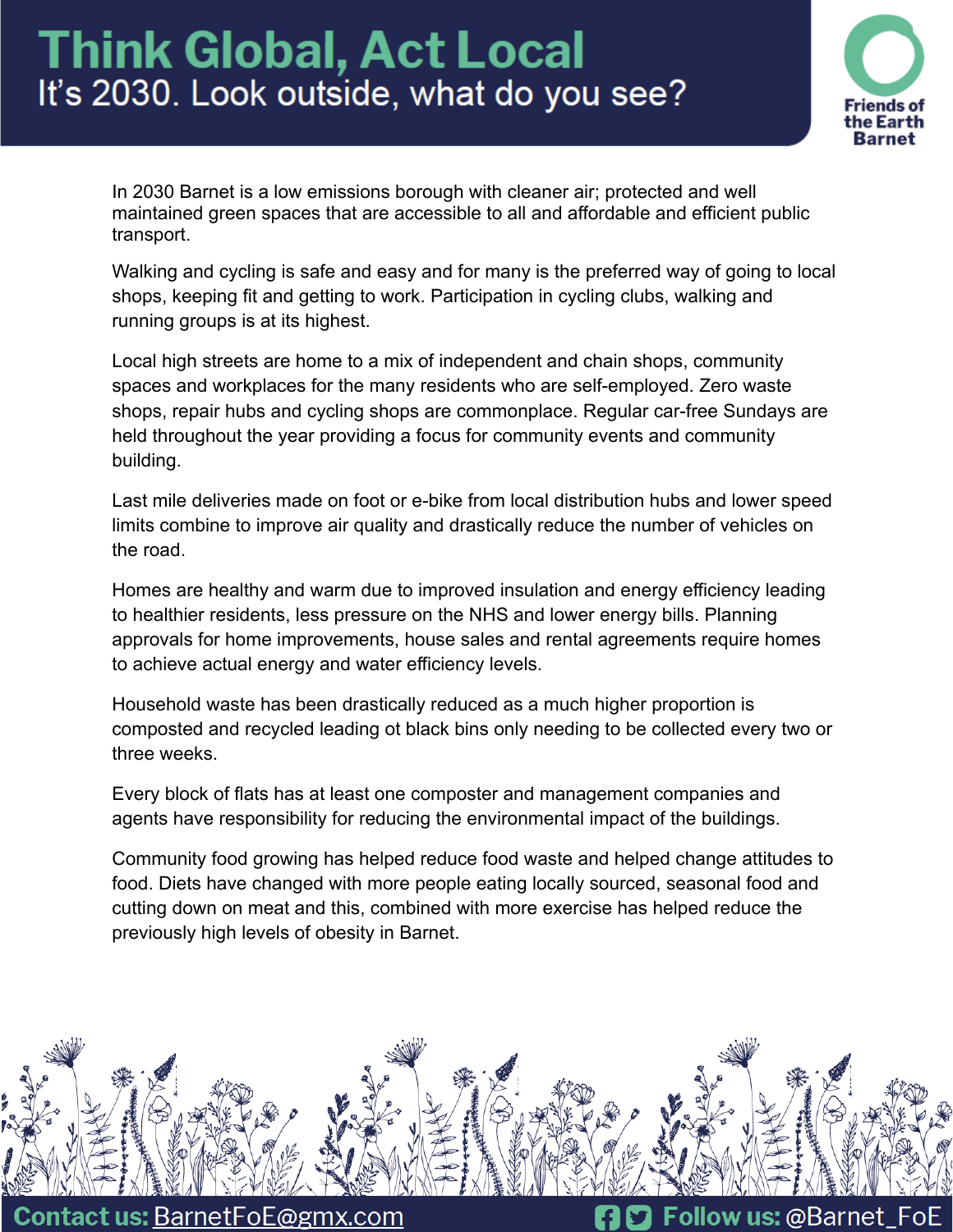Bio-diversity in the borough is flourishing - streams are clean and healthy, there are more hedgerows and trees and parks are maintained by the council and community working together. People wake up to bird song rather than the screech of tyres and roar of engines.

Fly tipping is no longer a problem as regulation of waste collection has been tightened to ensure only responsible waste collectors are licensed.

Looking forward to 2040 there is still work to be done.

Decarbonising housing has had mixed results. While the majority of power generation is now from renewable sources it has proved to be more difficult to replace gas for home central heating, water heating and cooking due to a lack of consistency in Government policy, lobbying by the gas industry, cost to homeowners and difficulty in overcoming practical issues such as replacing combi-boilers with heat pumps and hot water tanks.

The shift to electric cars has helped reduce carbon emissions but has not solved air quality issues caused by other car based emissions. There is still competition between drivers and cyclists for road space and so more is needed to be done to reduce traffic accidents.

## **How did we get here?**

Success can be traced back to the Barnet Sustainability Strategy 2022 which was ambitious; involved residents, community groups and businesses across the borough; and built on the experiences and recommendations of others including councils, local government authorities and central Government.

The launch in January 2022 of the government's new cycling and walking body, Active Travel England (ATE) and the appointment of Olympic cyclist Chris Boardman as national commissioner helped stimulate interest and provide funding for active travel. Also in January 2022 a report for the Greater London Authority set out pathways for net-zero London 2030.

During development of the strategy, the council set out the opportunities of sustainability and net-zero rather than focusing on what individuals needed to give up. This helped raise awareness of what could be done and achieve buy-in, which in turn helped drive individual choices and behavioural change.



**Contact us: BarnetFoE@gmx.com**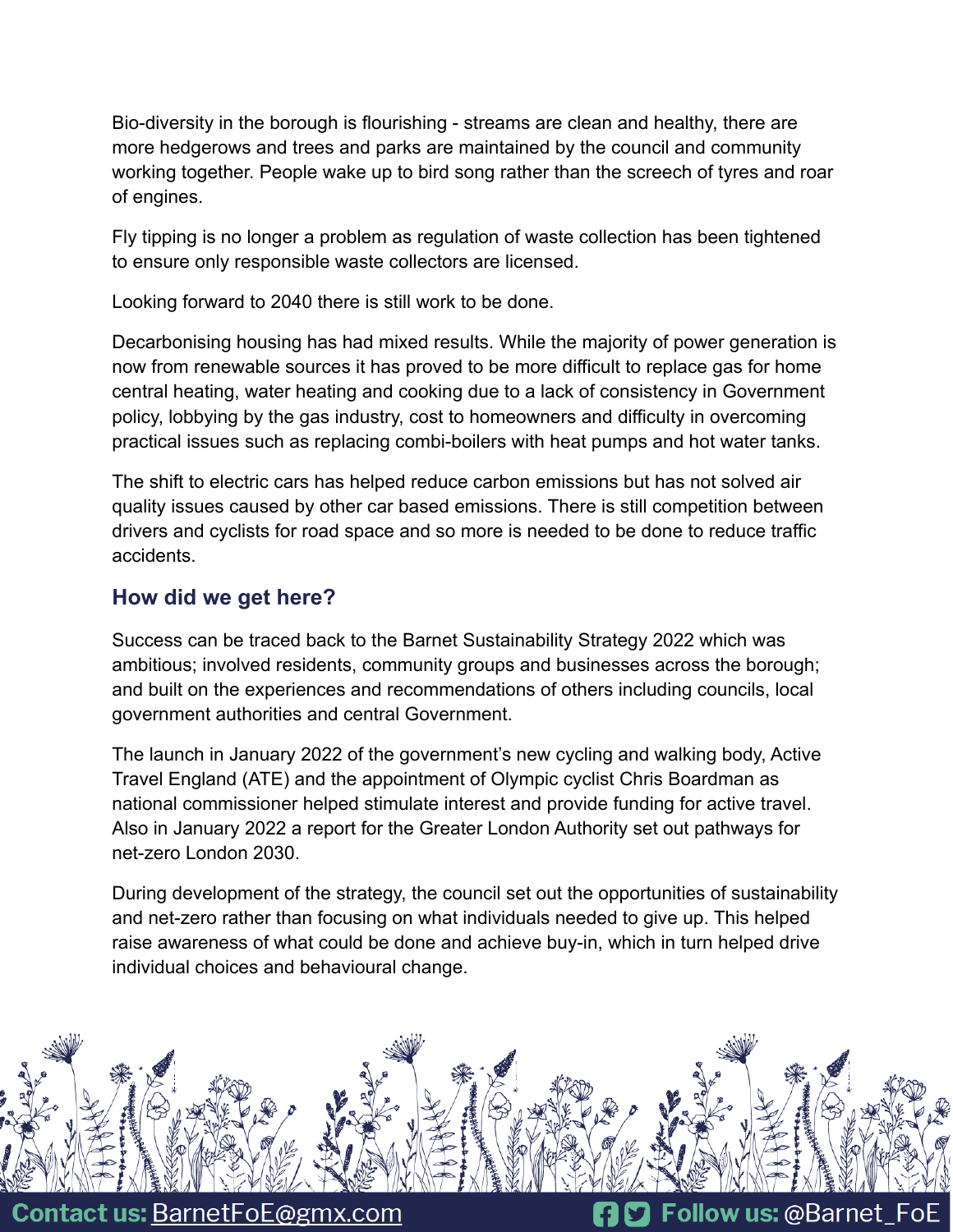The strategy consultation and engagement led to greater collaboration and information sharing between community environment groups and with other stakeholders. These groups helped the council engage across a wide and diverse number of residents and also provided the council with evidence of the importance to voters and rate payers of the need for an ambitious, leading strategy.

Establishing a network of youth sustainability ambassadors (16-20 year olds) helped families make simple changes and also prepared the ambassadors for a workplace which increasingly valued employees with sustainability knowledge and values.

Recognition of the need to take deeper and faster action on household and transport emissions led the council to develop new partnerships with businesses and stakeholders involved in home improvements (retrofitting).

Involvement of banks and building societies helped create new funding solutions, career advisors and local business worked together to expand apprenticeships to develop the skills needed and businesses worked together to build a local network of suppliers.

Inspiration comes from initiatives outside the borough such as the 3-30-300 rule (3 trees can be seen from every home, 30 percent tree canopy cover in every neighbourhood, all homes are within 300 metres of the nearest public park or green space); mobility as a service (MaaS); 15 minute neighbourhoods ( providing residents access to most, if not all, of their needs within a short walk or bike ride from their home); and the Queens Green Canopy tree planting initiative.

The strategy highlighted how the local plan and planning guidelines could be improved; areas of the Transport strategy that should be accelerated and expanded; the potential to significantly expand composting of waste by residents.

The focus on sustainability highlighted the need for the council to have greater focus on natural and social capital in all its decision-making and clarify that sustainability is not just about financial stability.

The strategy also sparked greater and, more coordinated, pressure on central government to provide local authorities with the funding, powers and certainty needed to lead change.



**Contact us: BarnetFoE@gmx.com**